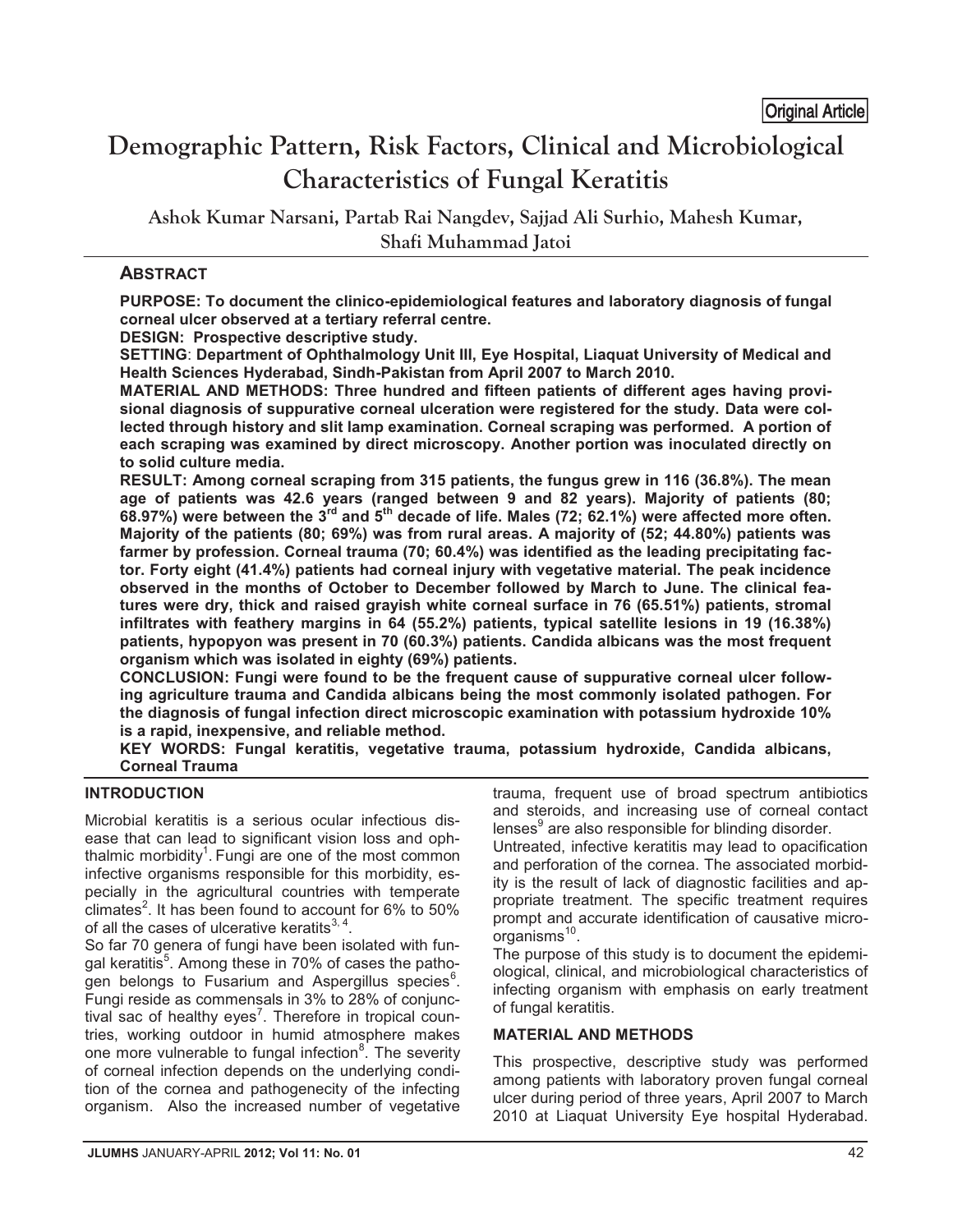#### **Fungal Keratitis**

The 315 patients of different ages with the clinical diagnosis of suppurative corneal ulceration and having symptoms of pain, redness, watering, photophobia and decreased vision, with or without hypopyon were selected for the study. All the ulcers having typical characteristic of viral keratitis, marginal, neurotropic, and autoimmune association were excluded. Patient's written consent was obtained and a standardized profoma was used to record the data including, occupation of patient, duration of symptoms, predisposing factors, history of corneal injury, associated ocular and systemic disorders, previous treatment, visual acuity at the time of presentation and all other relevant clinical features.

All the patients were examined by slit lamp biomicroscope. The size of the epithelial lesion after staining with 2% fluorescein was measured and the size and depth of the stromal infiltrate was recorded. The presence of pigmentation; endothelial exudates and presence or absence of a hypopyon was also noted. Associated surface ocular and eye lid and its margin conditions such as blepharitis, conjunctivitis, chronic dacryocystitis spheroidal corneal degeneration, dry eyes, bullous keratopathy, pre-existing viral keratitis, lid abnormalities, Bell's palsy, lagophthalmos, trichiasis, dystichiasis, suture infiltrates were noted. The use of contact lenses and of topical corticosteroids and other systemic combinations were also recorded. After all aseptic measures, a thorough ocular examination and corneal scraping was done. We used a sterile Bard-Parker blade (No 15) or bent 25 to obtained material from margin and base of ulcer. The procedure performed after instillation of topical anesthetic 4% lignocaine under magnification of slit lamp or operating microscope. We used inhalational general anesthesia only when patient was uncooperative or for very young patients. A portion of each scrapping was spread onto labeled slides to examine microscopically for the presence of fungi, bacteria or acanthamoeba by using 10% potassium hydroxide wet mount (KOH), and Gram and Giemsa staining methods respectively. Another portion was inoculated directly on to solid media such as sheep's blood agar, chocolate agar, or Sabouraud's dextrose agar in Cshaped streaks. Deep inoculation in liquid media such as brain heart infusion broth was also done. Further corneal scrapings were performed and the material was inoculated onto non-nutrient agar in cases where Potasium Hydroxide smear was positive for amoebic cyst.

All inoculated culture media were incubated aerobically with different temperature. The Sabouraud's dextrose agar were incubated at 27°C and examined daily for maximum three weeks and then discarded in the absence of growth. The inoculated blood agar, chocolate agar, and brain heart infusion broth were incubated at 37°C, examined daily, and discarded at 7 days in the absence of growth. To detect the Acanthamoeba species, the inoculated non-nutrient agar plates were incubated at 37°C after overlaying with thin film of Escherichia coli broth culture and were examined daily and discarded at 3 weeks in the absence of growth. A diagnosis of fungal corneal ulcer was confirmed in the presence of at least one of the following: 1) Smear of corneal scraping examination revealed fungi 2) growth of the same fungi in two culture media 3) and fungus grew largely at the inoculated site on a single solid medium.

The data were analyzed on SPSS version 10 for chisquare test.

### **RESULT**

During the study period of three years, three hundred and fifteen eyes of 315 patients having the clinical diagnosis of suppurative corneal ulceration were examined at our department. One hundred sixteen (36.8%) of 315 patients grew fungus, 124 (39.37%) had bacterial, while in 75 (23.81%) cases we found either Acanthamoeba species, mixed bacterial and fungal growth and no growth. The mean age of patients in this series was 42.6 years **(Table I)** (ranged between 9 and 82 years). Majority of patients (80; 68.97%) were between the ages 21 to 50 years. Males (72; 62.1%) were affected more often than females. Majority of patients (80; 69%) was from rural areas, whereas 36 (31%) beloned to urban population (p<0.004). More then 50% of all (52; 44.80%) our patients were farmer by profession (p<0.000) while 28 (24.1%) laborer, 18 (15.5%) house wives, students and teachers each were 4 (3.4%), while 10 (8.6%) were jobless aged peoples **(Table II)**.

Corneal trauma (70; 60.4%) was identified as the leading risk factor and the association between trauma and fungal keratitis was found significant (p<0.000). Forty eight (41.4%) patients had corneal injury with vegetative material and this correlation was highly significant (p<0.000). Twenty two (19%) patients reported foreign body and its removal traditionally. Contact lens, surface ocular disorder and ocular surgery each were 6 (5.2%) in number. Twenty eight (24.1%) patients had no prior history of ocular disorder **(Table III)**. The duration of symptoms when presented at our department was found highly variable ranging from 6 to 153 days. (Mean 59.18 days). As far as seasonal variation is concerned we observed biphasic variation of fungal corneal ulcer, with first peek during October to December followed by March to June. All patients with fungal corneal ulcer presented with the history of ocular pain, photophobia, and watering and decrease vision. On slit lamp exami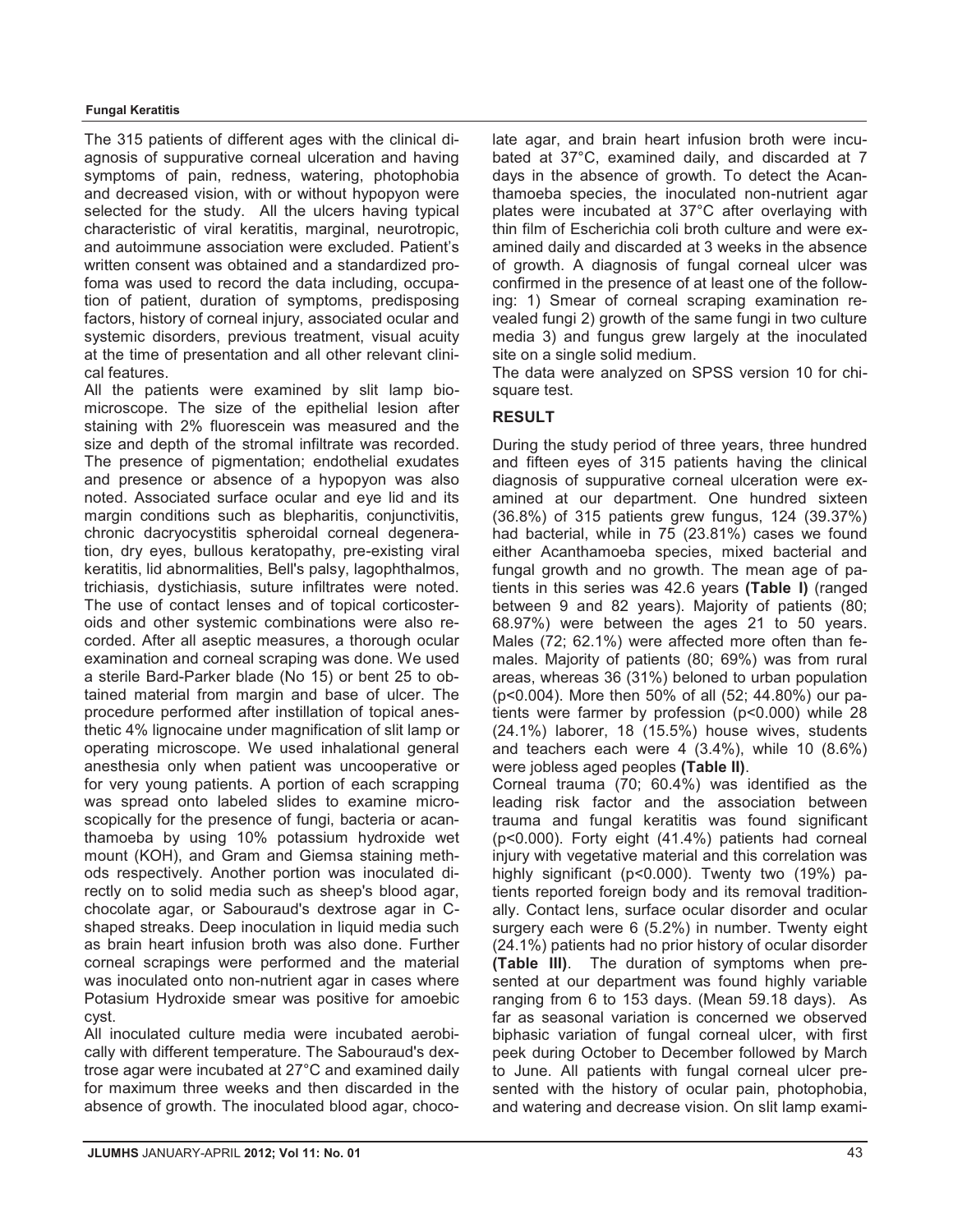nation the diameter of the ulcers ranged from 3.2 mm to almost total corneal involvement. Seventy nine (68.1%) eyes had larger ulcers (diameter > 5 mm). The depth was from  $1/3^{rd}$  to almost full thickness of cornea.

The clinical features were as follows: dry, thick and raised grayish white epithelial lesion in 76 (65.51%), stromal infiltrates with feathery margins 64 (55.2%) patients, typical satellite lesions in 19 (16.38%) patients, Hypopyon was present in 70 (60.3%) patients, corneal perforation in 03 (2.59%) patients.

Corneal scrapings obtained from all patients, were examined by direct microscopy with potassium hydroxide 10%, and inoculated for culture. Candida albicans was the most frequent organism isolated in eighty (69%) patients, followed by fusarium soloni in 26 (22.4%), Aspergillus flavus in 8 (6.9%). Pencillum species were the least frequent in this study.

**TABLE I: AGE**

| Age (years)  | <b>Frequency</b> | Percentage |
|--------------|------------------|------------|
| $1 - 10$     |                  | 3.4        |
| $11 - 20$    |                  | 6.9        |
| $21 - 30$    | 24               | 20.7       |
| $31 - 40$    | 20               | 17.3       |
| 41-50        | 36               | 31         |
| $>50$        | 24               | 20.7       |
| <b>Total</b> | 116              | 100        |

### **TABLE II: OCCUPATION**

| <b>Occupation</b> | <b>Frequency</b> | <b>Percentage</b> |
|-------------------|------------------|-------------------|
| l Farmer          | 52               | 44.8              |
| Labor             | 28               | 24.1              |
| House wife        | 18               | 15.5              |
| Student           |                  | 3.5               |
| Teacher           |                  | 3.5               |
| Nill              | 10               | 8.6               |
| Total             | 116              | 100               |

### **TABLE III: RISK FACTORS**

| <b>Risk factors</b>                                                                                      | <b>Frequency</b>                 | <b>Percentage</b>                         |
|----------------------------------------------------------------------------------------------------------|----------------------------------|-------------------------------------------|
| Agriculture trauma<br>Foreign body<br>Contact lens<br>Ocular surgery<br>Non healing ulcer<br><b>Nill</b> | 48<br>22<br>06<br>06<br>06<br>28 | 41.3<br>19.0<br>5.2<br>5.2<br>5.2<br>24.1 |
| <b>Total</b>                                                                                             | 116                              | 100                                       |

### **DISCUSSION**

Fungal corneal ulcer is not only the common disorder

but also a major cause of visual loss especially in those parts of world where a large number of populations belongs to agriculture<sup>9</sup>, malnutrition is common, and climate is hot and humid. All these factors predispose population to develop fungal corneal ulcer following ocular trauma.

Of the three hundred and fifteen patients with infective keratitis from April 2007 to March 2010 presenting at our department, fungal corneal ulcer was diagnosed in 116 (36.8%) eyes. Parshant Garg<sup>7</sup> et al reported 30.4% while Shokohi et al<sup>8</sup> also reported 37.5% incidence of fungal corneal ulcer which is in close agreement to our study. On the other hand a study conducted at University Hospital of Taiwan in 2004 reported an incidence of fungal keratitis in only 13.5% of 476 eyes with microbial corneal ulcer.<sup>11</sup> which is quite lower than our study. In contrast to our study Mirshahi et al $12$  and Javadi et al $13$  reported 83% cases of fungal corneal ulcer which is much higher than our study. This variation in the incidence of fungal corneal ulcer confirms the regional difference of fungal corneal ulcer. Incidence of fungal corneal ulcer is nearly equal at the age of 21 to 50 years. Same was reported by Bharathi et al<sup>14</sup> study. They reported younger people, aged 21-50 years, are more often affected by fungal keratitis compared to those above 50 years Male patients are predominant (62.1%) in our study; same was reported by Gopinathane et al<sup>15</sup> and Kunimoto et  $al^{16}$ . In our country increased risk in male highlights traditionally their more active involvement in outdoor activities which subsequently increase their exposure to the condition. This finding is identical to that reported by Bharathi et al<sup>14</sup> where  $61.28\%$  fungal corneal ulcer were present in patients having the history of vegetative trauma. While Kunimoto et al<sup>16</sup>, Tenure<sup>17</sup> reported much less frequency of 8.3% and 17.6% fungal corneal ulcer following vegetative trauma.

The peek of fungal corneal ulcer showed seasonal variation in our study is almost identical to that reported by Williamson et al<sup>9</sup>. He showed that the incidence of fungal keratitis is higher during the peak time of agriculture activity. The fungal corneal ulcer was most prevalent in our study during months of October to December followed by March to June. A hot, humid, windy climate and an agriculture-based occupation of a large population make fungal keratitis more frequent in tropical zones.<sup>15</sup>

The duration of symptoms at the time of presentation at our department was variable, ranged from 6 to 153 days. (Mean 59.18 days). This delayed presentation to tertiary care center may be due to the fact that the patient were already receiving therapy from their nearest physician and were referred when the ulcers did not respond. Before reporting to our department 85.7% patients had received some sort of topical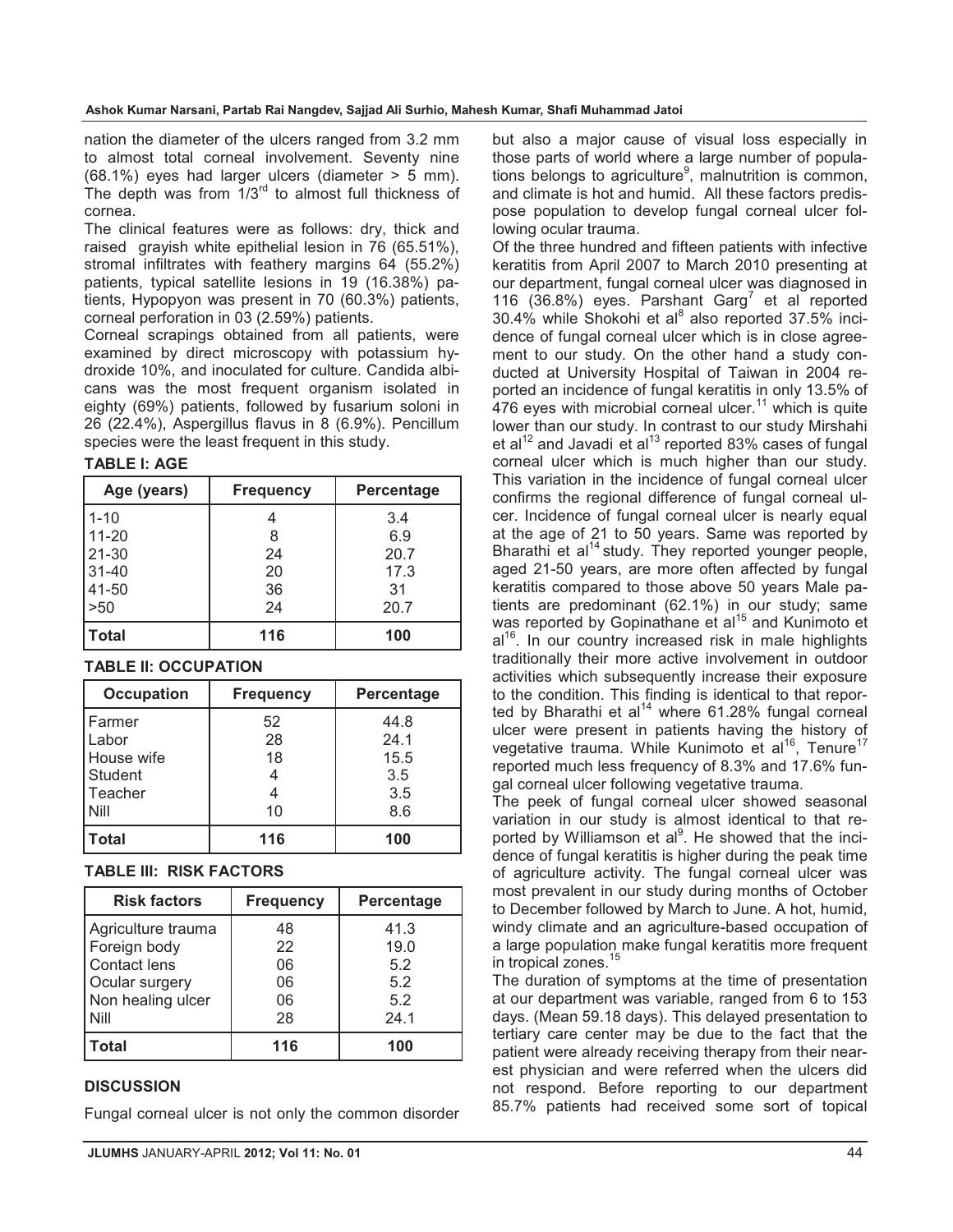medication including antibiotics, and corticosteroids alone or in combination. Lixin Xie<sup>18</sup> et al reported first visit of 41.0% patients between 16 and 30 days while in another study 46.66%  $14$  patients reported within 7 days. We noticed that response to the antifungal therapy was better in the earlier presenters than those who reported late.

The clinical presentation of fungal keratitis is variable. It varies from case to case, depending upon the causative fungus, severity of the invading pathogen, liberation of toxin, resistance of host tissue and age and physical condition of the patient<sup>19</sup>. The biomicroscopic appearance is a dry, raised, grayish white lesion and/ or as stromal infiltration with a feathery finger projection seen in 76 (65.51%) and 64 (55.2%) respectively. Satellite lesions seen in 19 (16.38%) patients support the clinical diagnosis. Same were reported earlier<sup>20</sup>. Other lesions that helped in diagnosis were cheesy hypopyon in 70 (60.3%) patients in this study while, Javadi et al $13$  noted hypopyon in 52% of eyes and Lixin Xie et al<sup>18</sup> reported  $46.3\%$  incidence. Corneal perforation observed in 03 (2.59%) and endothelial plaque in 02 (1.72%) patients. For the detection of fungus the sensitivity of KOH wet mount preparation (86.93%) found higher than that of Giemsastained smear (64.13%) in this study. This high value lies in its ability to clear the scraping of cellular debris, which leads more easily detectable on microscopic examination.<sup>21</sup> Xie<sup>18</sup> et al and Panda<sup>3</sup> et al reported 88.7% and 90% respectively. Singh and Choudhary<sup>22</sup> reported a lower rate of 62% where as an incidence of 92.2% reported by Bharathi<sup>14</sup> et al. Chander<sup>23</sup> et al. in their evaluation of Calcoflour white staining for diagnosis of fungal corneal ulcer confirmed the superiority of KOH+CFW in comparison with KOH and culture. In this study positive rate of culture was seen in 64.85% cases which are consistent with the previous studi $es^{24}$ .

Candida 80 (69%) was the predominant isolated species in this study. As reported in literature, this species is more common in developed countries $25$ . Fusarium Soloni 26 (22.4%) were the next most common species isolated. Aspergilosis 8 (6.9%) and Pencillium species were less often 2 (1.7%) observed in this study. In contrast the literature shows that the Fusarium is a commonly isolated species in North and South China and South India<sup>25</sup>.

### **CONCLUSION**

Fungi were found to be the frequent cause of suppurative corneal ulcer following agriculture trauma and Candida albicans being the most commonly isolated pathogen. For the diagnosis of fungal infection direct microscopic examination with potassium hydroxide 10% is a rapid, inexpensive and reliable method.

#### **REFERENCES**

- 1. Stapleton F, Keay L J, Sanfilippo P G, Katiyar S, Edwards K P, Naduvilath T. Relationship between climate, disease severity, and causative organism for contact lens-associated Microbial Keratitis in Australia. Am J Ophthalmol 2007;144:690-698.
- 2. Xie L, Hu J, Shi W. Treatment failure after lamellar keratoplasty for Fungal Keratitis. Ophthalmology 2008;115:33-6.
- 3. Panda A, Sharma N, Das G, et al. Mycotic keratitis in children: Epidemiological and microbiologic evalution. Cornea 1997;16:295-9.
- 4. Dunlop AA, Wright ED, Howlder SA, et al. supparative corneal ulceration in Bangladesh. A study of 142 cases examining the microbiological diagnosis, clinical and epidemiological features of bacterial and fungal keratitis. Aust N Z J Ophthalmol 1994;22:105-10.
- 5. Agarwal PK, Roy P, Das A, Banerjee A, Maity PK, Banerjee AR. Efficacy of topical and systemic itraconazole as a broad-spectrum antifungal agents in mycotic corneal ulcer: A preliminary study. Indian J Ophthalmol 2001;49:173-76.
- 6. O'Day DM. Fungal keratitis. In: Pepose JS, Holland GN, Wilhemus KR, editors. Ocular infections and immunity . St.Louis: Mosby;1997. 263-64.
- 7. Garg P, Gopinathan U, Choudhary K, Rao GN. Keratomycosis: Clinical and Microbiologic Experience with Dematiaceous Fungi. Ophthalmology 2000;107:574-8.
- 8. Shokohi T, Dailami KN, Haghighi TM. Fungal Keratitis In Patients With Corneal Ulcer In Sari, Northern Iran. Arch Iranian Med 2006;9:222-27.
- 9. Williamson J, Gordon AM, Wood R, et al. Fungal flora of the conjunctival sac in health and disease: influence of topical and systemic steroids. Br J Ophthalmol 1968:52:127-37.
- 10. Khanal B, Kaini KR, Deb M, et al. Microbial keratitis in eastern Nepal. Tropical Doctor 2001;31:168-9
- 11. Fong CF, Tseng CH, Hu FR, et al. Clinical characteristics of microbial keratitis in a University Hospital in Taiwan. AM J Ophthalmol 2004;137:329- 36.
- 12. Mirshahi A, Ojaghi H, Aghashahi D, Jabarvand M. fungal keratitis in patients at Farabi Hospital, Tehran. Bina 1999;5; 135-43.
- 13. Javadi MA, Hemati R, Muhammadi MM, Farsi A, Karimian F, Einolahi B, et al. causes of fungal Keratitis and its management. Review of 23 cases from Labafinejad Medical Center (LMC). Bina 1996;2:38-54.
- 14. Bharathi MJ, Ramkirshana R, Vasu S, et al. Epidemiological characteristics and laboratory diag-